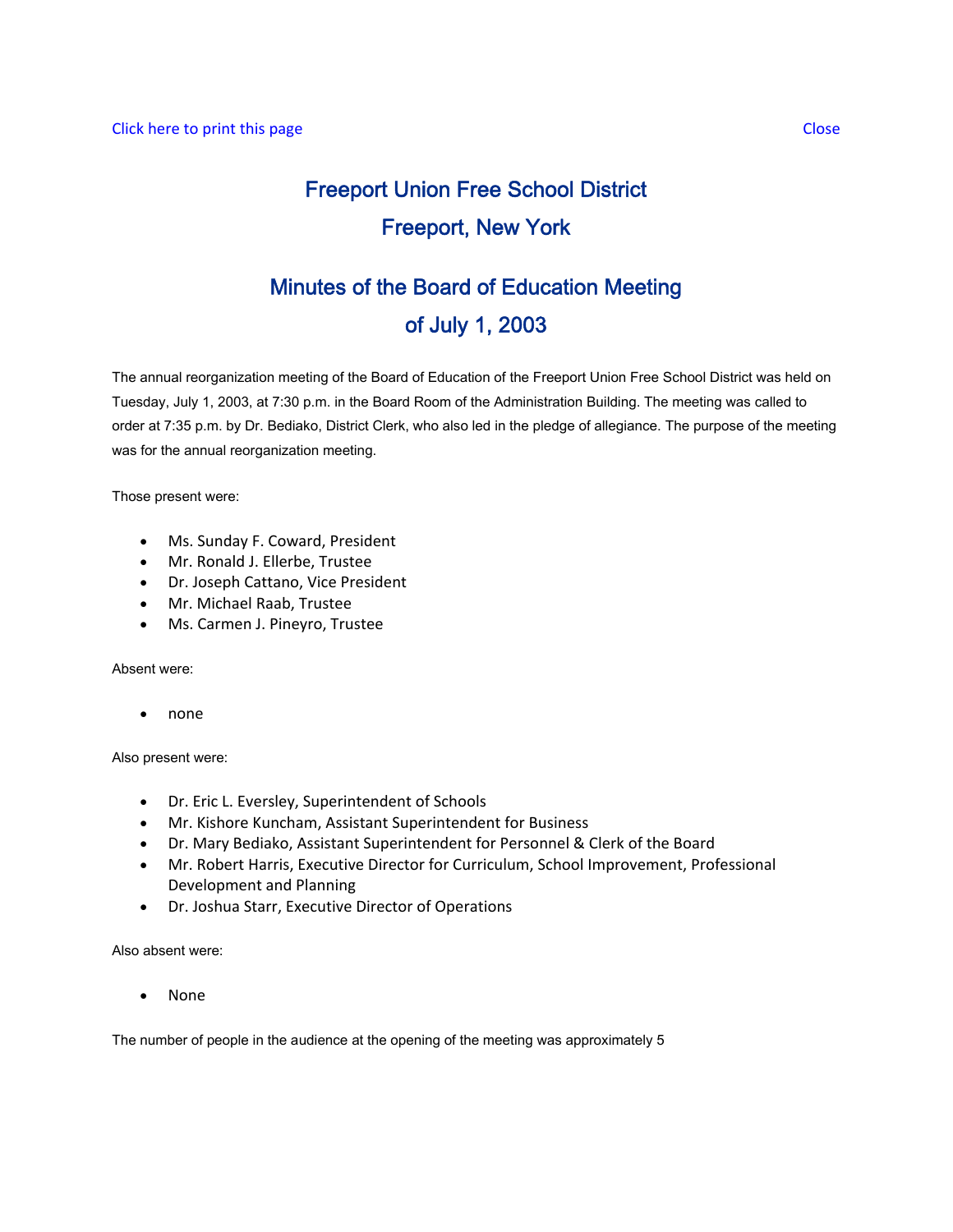# Organization of the Board

## **Administration of the Oath of Office to the New Trustee**

The Oath of Office was administered to Ms. Sunday F. Coward, re-elected School Board Member, by Dr. Mary Bediako, District Clerk.

Nomination and Election of Officers and Oath of Office – President

On a motion by Ms. Sunday Coward and a second by Mr. Michael Raab, Dr. Joseph Cattano was nominated for the office of President of the Board. There were no other nominations. All members present voted, the motion carried, the results were:

Ayes: Cattano, Coward, Pineyro, and Raab.

Nays: none

Abstention: Ellerbe.

The clerk administered the Oath of Office to the newly elected President.

Nomination and Election of Officers and Oath of Office - Vice President

On a motion by Dr. Cattano and a second by Ms. Pineyro, Mr. Raab was nominated for the office of Vice-President of the Board. There were no other nominations. All members present voted, the results were:

Ayes: Cattano, Pineyro and Raab,

Nays: Coward.

Abstentions: Ellerbe.

The President administered the Oath of Office to the newly elected Vice-President.

Dr. Mary Bediako, Assistant Superintendent for Personnel & Clerk of the Board, asked permission to be excused from the meeting to take care of a personal matter. Mr. Raab made a motion to appoint Mr. Robert Wayne Harris Clerk Pro Tem. The motion was seconded by Mr. Ellerbe and passed. The vote was: Cattano, Coward, Ellerbe, Pineyro and Raab.

#### Appointment of Officers

Mr. Raab offered the following resolution for adoption: Resolved that the Board of Education of the Freeport Union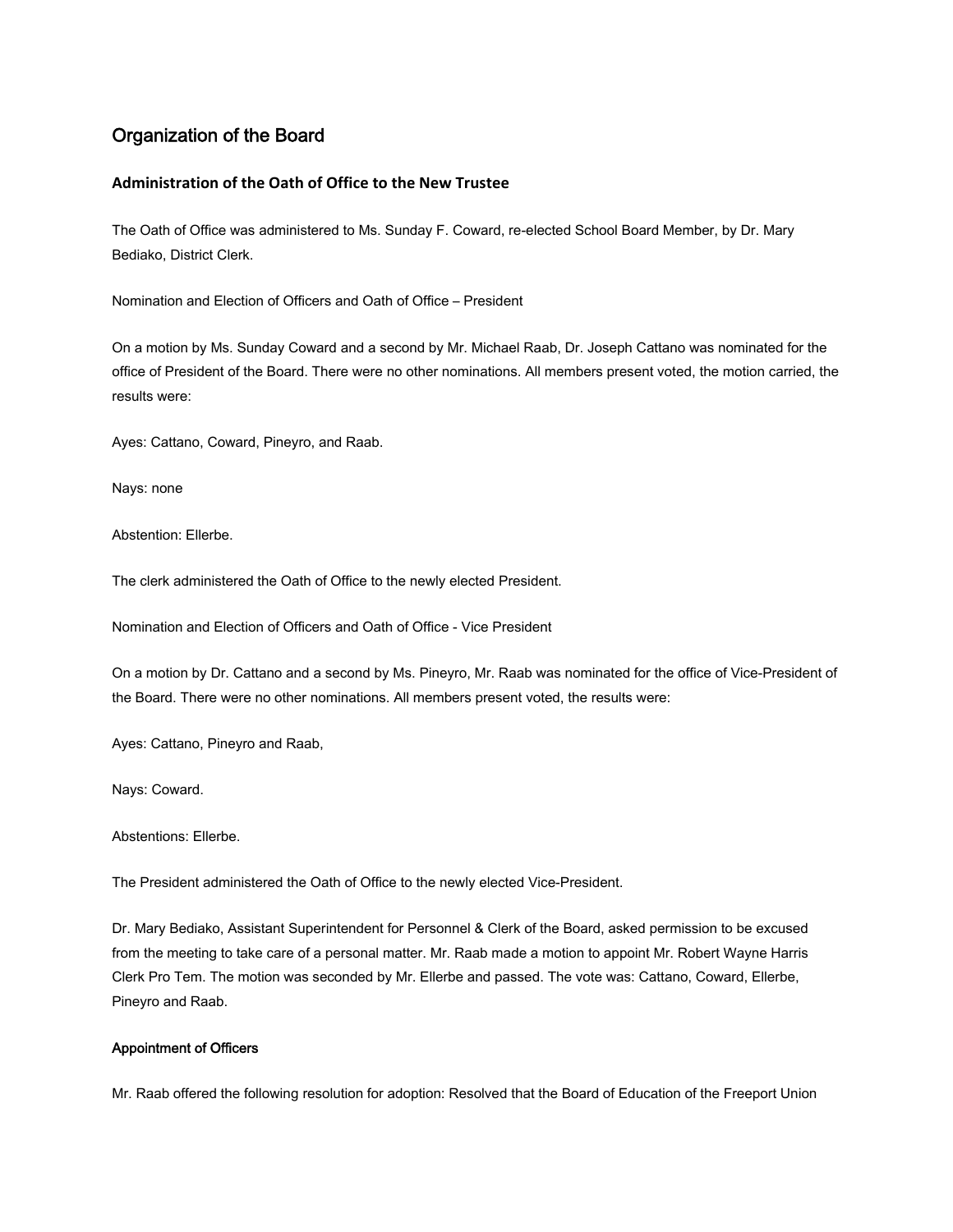Free School District hereby appoints the following Officers to the Board for the 2003-2004 year in accordance with Education Law. These appointments shall be in effect from July 1, 2003 and shall terminate on June 30, 2004:

- a. District Treasurer: *Debra Ferrugia*
- b. Deputy Treasurer: *Lisa Bonacci*
- c. Clerk of the Board: *Mary Bediako*
- d. Internal Claims Auditor: *Dr. James Lorthridge*
- e. Records Access Officer: *Mary Bediako*
- f. Environmental Safety Officer: *Spiro Colaitis/Herb Henry*
- g. Purchasing Officer: *Kishore Kuncham*
- h. Records Management Officer: *Denise A. Elmore*
- i. Attendance Officer *Maria Duran*

The motion was seconded by Mr. Ellerbe and the motion carried: Cattano, Coward, Ellerbe, Pineyro and Raab.

Dr. Cattano, President of the Board of Education administered the oath of office to the appointed Officers.

#### Appointment of the Auditor

Ms. Coward offered the following resolution for adoption: **Be it resolved** by the Board of Education of the Freeport Union Free School District that the official auditors of the District for the year 2003-2004 shall be the firm of: Coughlin Foundotos Cullen & Danowski, LLP, Certified Public Accountants.

The motion was seconded by Ms. Pineyro and the motion carried: Cattano, Coward, Ellerbe, Pineyro and Raab.

Appointment of School Attorneys and Advisors to the Board

Mr. Ellerbe offered the following resolutions for adoption: **Be it resolved**, by the Board of Education of the Freeport Union Free School District that the firm of Ingerman, Smith, LLP , is hereby appointed as general and labor counsel to the District for the 2003-2004 year.

Be it resolved that the firm of Hawkins, Delafield, and Wood, shall be appointed as bond counsel to the District for the period July 1,2003 to June 30, 2004.

Be it resolved that New York Municipal Advisors Corporation be appointed as the financial advisors to the District for the period July 1, 2003 to June 30, 2004.

Be it resolved that the firm of Gruzen & Samton be appointed as the District's architect for the school year 2003-2004.

Be it resolved that the firm of JMOA be appointed Construction Management firm for Capital Projects for the District for the period July 1, 2003 to June 30, 2004.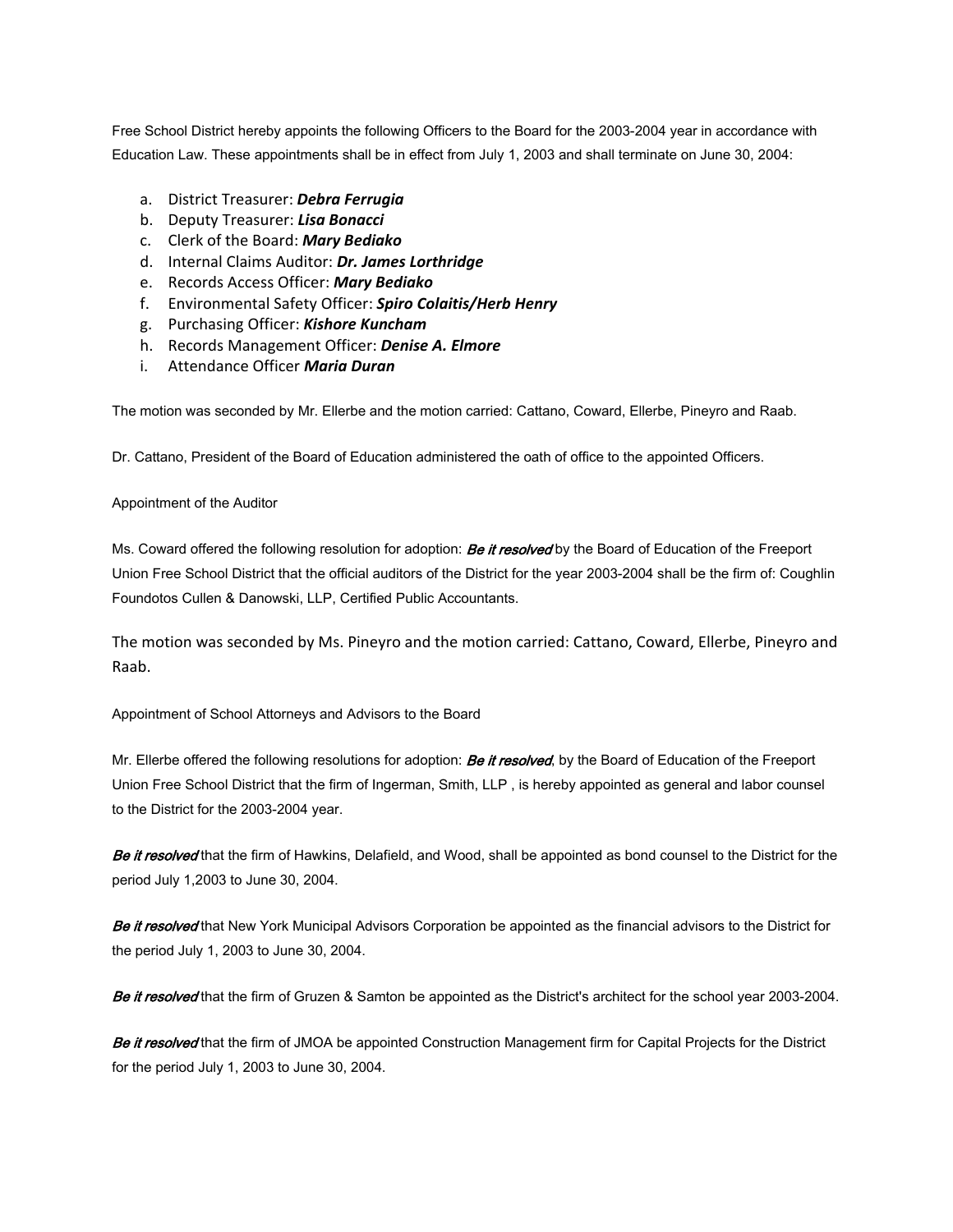The motion was seconded by Ms. Coward and carried:

Yeas: Cattano, Coward, Ellerbe, and Pineyro.

Nays: none.

Abstentions: Raab.

#### Appointment of the Committees on Special Education

Ms. Pineyro offered the following resolution for adoption:

Be it resolved by the Board of Education of the Freeport Union Free School District that the amended appointments to the Committees on Special Education shall be in accordance to Education Law and shall be effective for the year 2003-2004;

- 1. **Central CSE Committee** : ‐ Chairperson/Administrator ‐ Mark Stine, Diane Ditchfield; Lissette Santiago, School Building Psychologist, Parent Representatives ‐ Lettie Carpenter, Dorothy Freeman‐Jones, Kathy Haran, Doree Seiver, Physician ‐ Dr. Denise Robinson or alternate appointed by the Board; all Special Education teachers on staff, and the child's teacher.
- 2. **CSE Subcommittee / Columbus** ‐ Chairperson/Administrator ‐ Peggy Miller; Psychologist ‐ Arthur Dozier, Ph.D.; Delores Lloves, All Special Education teachers on staff; Nurse/ Teacher ‐ to be named; and all parent representatives appointed for the Central CSE Committee.
- 3. **CSE Subcommittee / Archer** ‐ Chairperson/Administrator ‐ Paula Lein; Psychologist ‐ Lissette Santiago; all Special Education teachers on staff; Nurse/ Teacher –to be determined; the child's teacher, and all parent representatives appointed for the Central CSE Committee.
- 4. **CSE Subcommittee / Bayview** ‐ Chairperson/Administrator ‐Jelain Hubbard; Psychologist Stephanie Metzger; all Special Education teachers on staff; the child's teacher, Nurse/ Teacher ‐ to be named; and all parent representatives appointed for the Central CSE Committee.
- 5. **CSE Subcommittee /Giblyn** ‐ Chairperson/Administrator ‐ Harris Chandler; Psychologist ‐ Magaly Raiehle; All Special Education teachers on staff; the child's teacher, Nurse/ Teacher ‐ Jeanne Frein; and all parent representatives appointed for the Central CSE Committee.
- 6. **CSE Subcommittee / New Visions** ‐ Chairperson/Administrator; Renee Crump, Psychologist Jennifer Lopez; All Special Education teachers on staff; the child's teacher, Nurse/ Teacher ‐ Toni Pincus; and all parent representatives appointed for the Central CSE Committee.
- 7. **CSE Subcommittee / Atkinson** ‐ Chairperson/Administrator ‐ Gladys Andrews; Psychologist Patricia Murray, Ph. D., Maria Vasquez Wright, All Special Education teachers on staff; Nurse/ Teacher ‐ Rhunette Fergerson; the child's teacher, and all parent representatives appointed for the Central CSE Committee.
- 8. **CSE Subcommittee / Dodd** ‐ Chairperson / Administrator to be named later; Psychologist Michael McGinn, Ph. D., All Special Education teachers on staff; the child's teacher, Nurse/ Teacher ‐ Peggy Sameroff; and all parent representatives appointed for the Central CSE Committee.
- 9. **CSE Subcommittee / FHS** ‐ Chairpersons/Administrators –Michael Courtney; Psychologists ‐ Glenn Clark and Esperanza Yepes; Ph. D., Antoinette McClean, All Special Education teachers on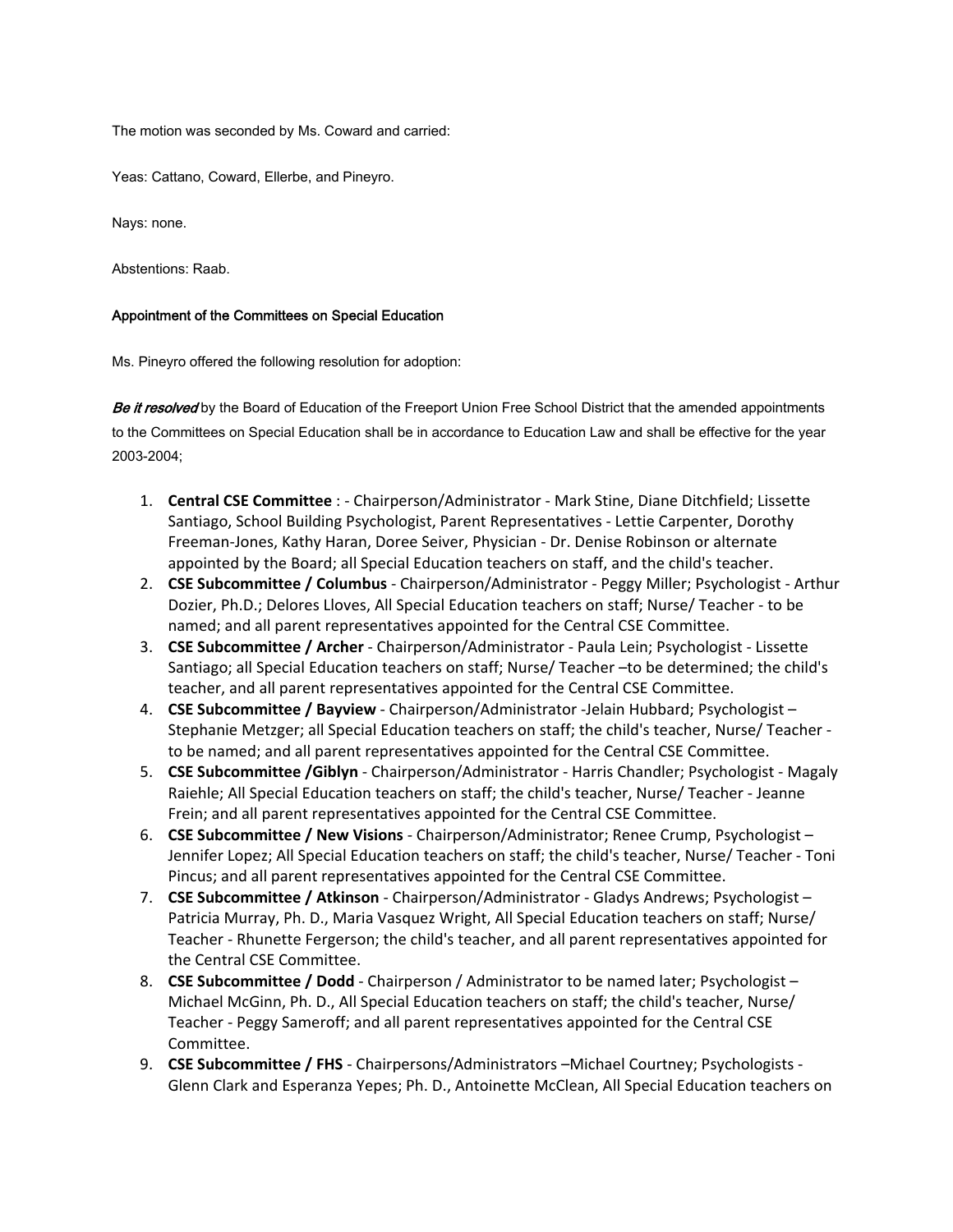staff; the child's teacher, Nurse/ Teacher ‐ Sarah Molese; and all parent representatives appointed for the Central CSE Committee.

10. **Committee on Preschool Special Education** ‐ Chairperson/Administrator ‐ Arthur Dozier; Parent Representatives ‐ Lettie Carpenter, Betty Forbes, Dorothy Freeman‐Jones, Kathy Haran, Doree Seiver, and Delores Lloves, Alternate, Vivian Langer, Alternate, Evaluators/Teachers on staff at State Education Department approved Preschool Special Education programs, evaluation sites, and County approved itinerant service providers; Professionals from Agencies serving child ‐ birth to two years ‐ all professionals on staff; Professional appointed by the County ‐ Antonia Della Veccia Monson or alternate County designee; and the surrogate parent will be Dorothy Freeman‐Jones; Evaluators / Teachers Evaluators/Teachers on staff at State Education Department approved Preschool Special Education Programs, evaluation sites, and County approved itinerant service providers; Professionals from Agencies serving child ‐ birth to two years ‐ all professionals on staff; Professional appointed by the County ‐ Antonia Della Veccia Monson or alternate County designee; and the surrogate parent will be Dorothy Freeman‐Jones.

BE IT FURTHER RESOLVED, that the District Clerk shall canvass the list of impartial hearing officers who have expressed a willingness to conduct hearings in Nassau County in order to assess whether such hearing officers are willing to serve as hearing officers in connection with Freeport matters and to ascertain whether there is any conflict of interest or appearance of impropriety which would preclude a hearing officer from hearing a Freeport matter.

The motions were seconded by Mr. Raab and were carried, the vote was: Cattano, Coward, Ellerbe, Pineyro and Raab.

#### Appointment of the School Physicians

Ms. Coward offered the following resolution for adoption: **Be it resolved** by the Board of Education of the Freeport Union Free School District that the following physicians shall be appointed as school physicians for the 2003-2004 school year: Dr. Denise Robinson, Dr. Stratos Kantounis, Dr. David Klein, Dr. Sue Ann Kowal.

The motion was seconded by Mr. Raab and the motion carried: Cattano, Coward, Ellerbe, Pineyro and Raab.

#### Appointments to the Scholarship and Honors Board

Mr. Raab offered the following resolution for adoption:

RESOLVED that the Board of Education of the Freeport Union Free School District hereby re-appoints the following members to the Scholarship and Honors Board for the three year term beginning July 1, 2003 and ending June 30, 2006:

Mr. George Coupe, Mr. Robert Tucker, Mrs. Rose Taylor, Mrs. Joyce-Lorraine Lisi.

BE IT ALSO RESOLVED that the Board of Education of the Freeport Union Free School District hereby appoints the following community members to the Scholarship and Honors Board for the three year term beginning July 1, 2003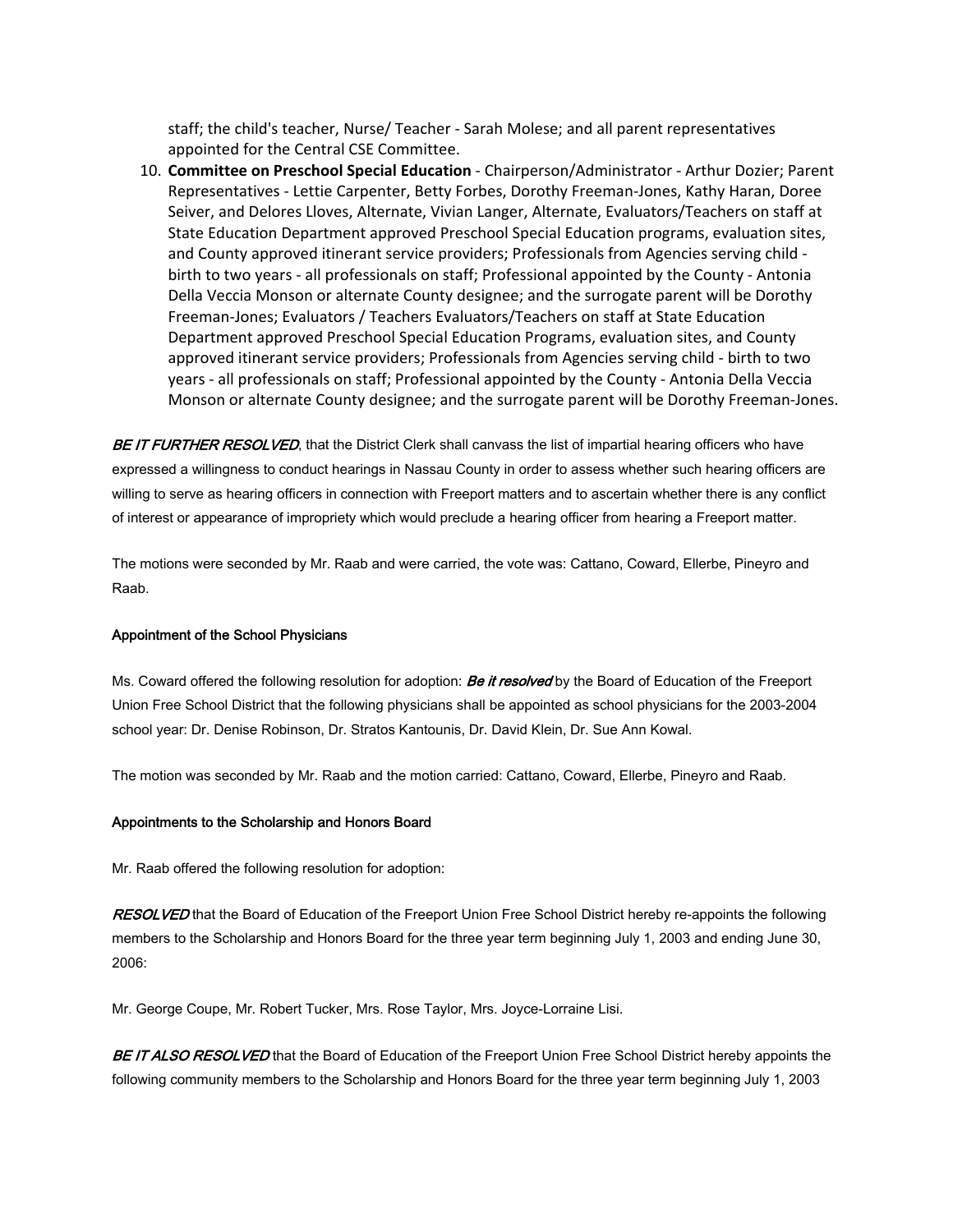and ending June 30, 2006:

Mr. Kenneth Bagatelle, Mr. Daniel Piñeyro.

The motion was seconded by Ms. Coward and the motion carried:

Yeas: Cattano, Coward, Ellerbe, and Raab.

Nays: none.

Abstentions: Piñeyro.

#### Designation of Banks as Depositories

Ms. Piñeyro offered the following resolution for adoption: **Be it resolved** by the Board of Education of the Freeport Union Free School District that the Bank of New York, JP Morgan Chase Bank, Citibank, Fleet Bank, North Fork Bank, Commerce Bank, Municipal Investors Service Corporation (MBAI) and NYLAF (Cadre Securities, Inc.) shall be designated as the depositories of the District for 2003-2004.

The motion was seconded by Ms. Coward and unanimously carried: Cattano, Coward, Ellerbe, Pineyro and Raab.

#### Appointment of the Official Papers

Mr. Ellerbe offered the following resolution for adoption: **Be it resolved** by the Board of Education of the Freeport Union Free School District that The Freeport/Baldwin Leader, and the Long Island Graphic, two papers with local distribution, shall be designated as the official papers for the purpose of placing legal advertisements; and that Newsday shall be designated as the official alternate paper for the purpose of placing legal advertisements on an emergency and need basis.

The motion was seconded by Ms. Coward and the motion carried: Cattano, Coward, Ellerbe, Pineyro and Raab.

#### Authorization of Petty Cash Accounts

Ms. Coward offered the following resolution for adoption: **Be it resolved** by the Board of Education of the Freeport Union Free School District that petty cash accounts be established for the School Year 2003-2004. These accounts shall be established as follows:

- District Clerks Office in the amount of \$100;
- Senior Account Clerk, Business Office in the amount of \$100;
- Account Clerk, Business Office in the amount of \$100;
- High School Principal in the amount of \$100;
- Dodd Middle School Principal in the amount of \$100;
- Atkinson School Principal in the amount of \$100;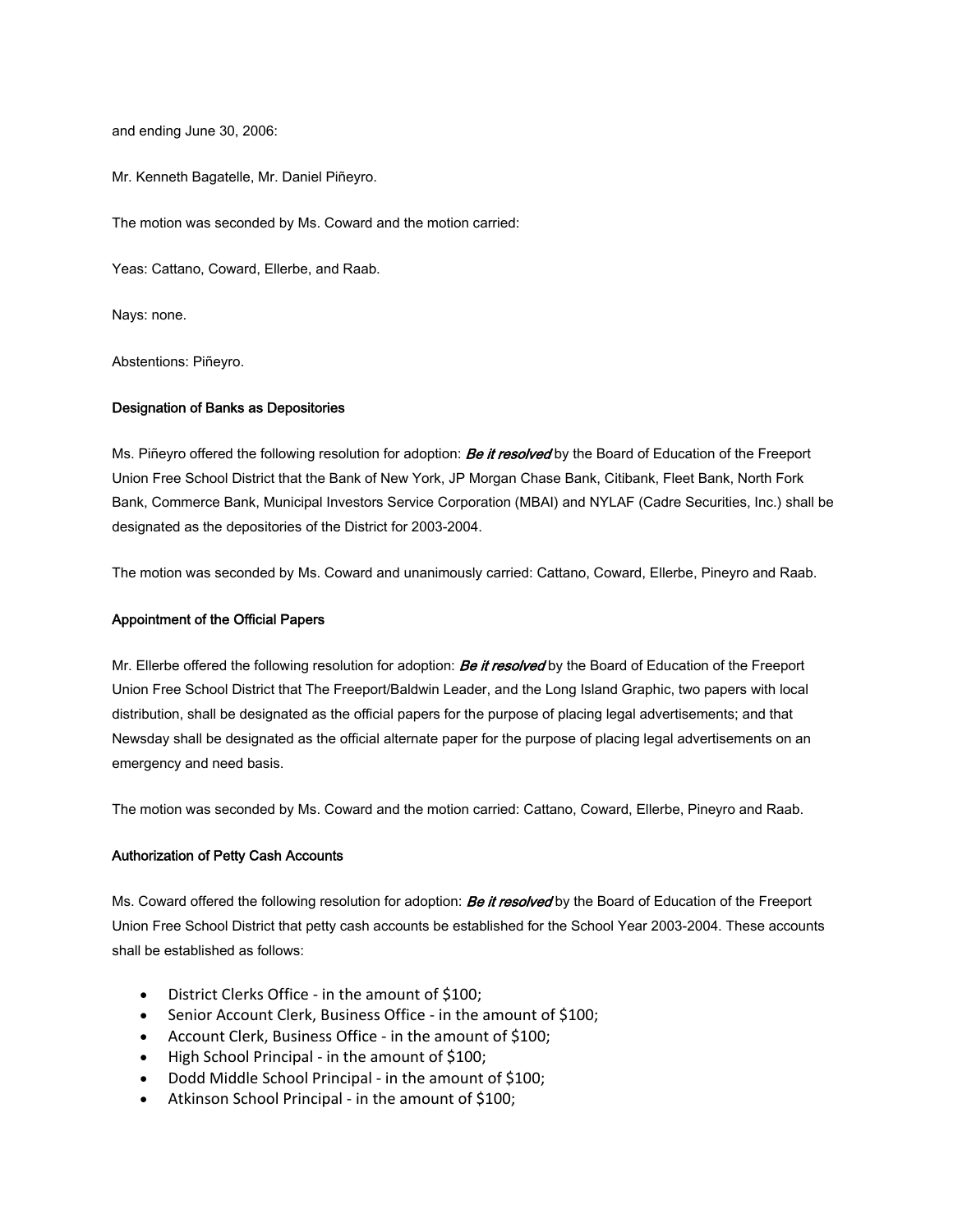- Archer Street School Principal in the amount of \$100;
- Leo F. Giblyn School Principal in the amount of \$100;
- Bayview Avenue School Principal ‐ in the amount of \$100;
- New Visions School Principal ‐ in the amount of \$100;
- Columbus Avenue School Principal in the amount of \$100; and
- Cafeteria in the amount of \$100.

The motion was seconded by Ms. Pineyro and unanimously carried: Cattano, Coward, Ellerbe, Pineyro and Raab.

# Authorization to Make Budget Transfers

Mr. Ellerbe offered the following resolution for adoption: **Be it resolved** by the Board of Education of the Freeport Union Free School District that the Superintendent of Schools is hereby authorized to make budget transfers in accordance with the regulations as set forth by the Commissioner of Education and in accordance with the policy on budget transfers as set forth by the Board.

The motion was seconded by Ms. Coward and unanimously carried: Cattano, Coward, Ellerbe, Pineyro and Raab.

## Authorization to Open Bids

Ms. Pineyro offered the following resolution for adoption: **Be it resolved** by the Board that the following employees be authorized to receive and open bid proposals for the year 2003-2004:

- Superintendent of Schools
- Assistant Superintendents of School
- Executive Directors
- Purchasing Official
- Clerk of the Board
- Director of Facilities and Operations
- Assistant Business Manager
- Computer Operations Manager
- Program Directors
- Transportation Supervisor

Further resolved that any three shall be present at all bid openings in accordance with Board policy.

The motion was seconded by Ms. Coward and unanimously carried: Cattano, Coward, Ellerbe, Pineyro and Raab.

## Establishment of District Rates

Mr. Raab offered the following resolution for adoption: Resolved that the Board hereby establishes the following schedule of rates:

Use of Facilities (Buildings) and Fields shall be in accordance with the regulations here attached and the fee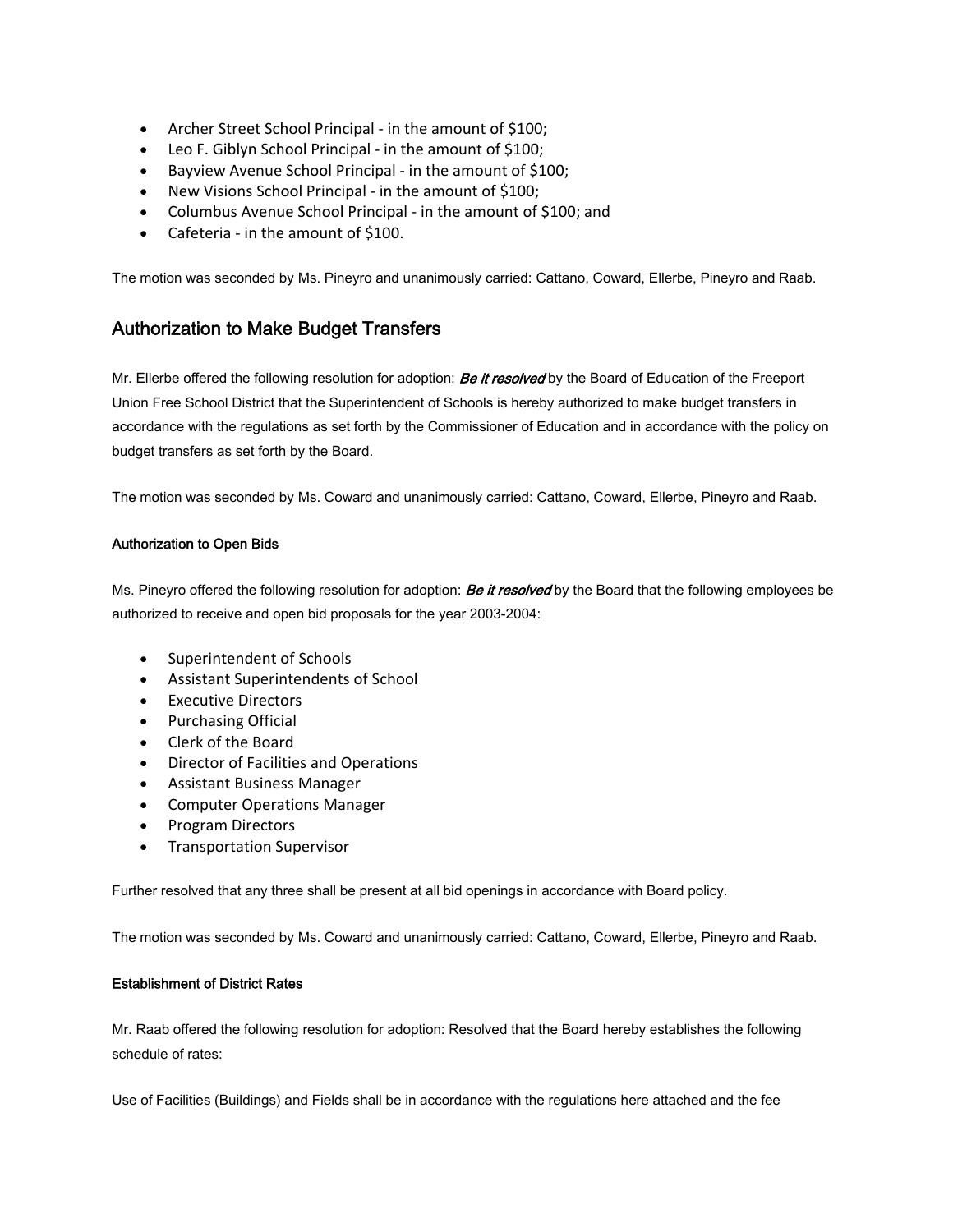schedule shall be as follows: (1) \$10 room charge per day; (2) \$250 security deposit; (3) Auditorium Usage - \$100 for the first two hours and \$50 per hour for each hour thereafter; (4) AV Supervisor - \$27 per hour; (5) AV Technician - \$7.50 per hour; (6) Custodial - \$30 per hour weekends and holidays; (7) One (1) security person required for every 100 attendees; (8) Security - \$30 per hour at all times; (9) Field permit for an 8 week period (July and August only) - \$250 and a \$250 security deposit; (10) Cafeteria and gymnasium usage at \$25 per day.

- Authorized Reimbursable Travel Mileage Allowance shall be set at the IRS rate .
- School Lunch Prices shall be as follows:
	- o Early Childhood Lunch ‐ \$0.85
	- o Elementary (1‐6) ‐ \$1.25
	- o Secondary (7‐12) ‐ \$1.50
	- o Milk ‐ \$0.30
	- o Chocolate Milk ‐ \$0.35
	- o Substitute Teacher Rates shall be as follows:
	- o the daily rate ‐ \$100; and permanent substitute teacher rate ‐ \$125.

The motion was seconded by Ms. Coward and the motion was unanimously carried: Cattano, Coward, Ellerbe, Pineyro and Raab.

#### Designation of Authorized Signatures on Checks

Ms. Coward offered the following resolution for adoption: Be it resolved that the Treasurer be authorized to sign checks on behalf of the District for the period to begin July 1, 2003 and end June 30, 2004; and further resolved that, in the absence of the Treasurer, the Assistant Treasurer, shall be authorized to sign checks on behalf of the District for the period to begin July 1, 2003 and end June 30, 2004.

The motion was seconded by Mr. Raab and the motion was unanimously carried: Cattano, Coward, Ellerbe, Pineyro and Raab.

#### Certification of Payrolls

Ms. Pineyro offered the following resolution for adoption: Resolved by the Board of Education of the Freeport Union Free School District that the Superintendent of Schools or his or her designee shall be designated as the authorized person to certify the payrolls of the District from July 1, 2003 to June 30, 2004.

The motion was seconded by Ms. Coward and unanimously carried: Cattano, Coward, Ellerbe, Pineyro and Raab.

#### Authorization to Approve Conferences

Mr. Ellerbe offered the following resolution for adoption: **Be it resolved** by the Board of Education of the Freeport Union Free School District that the Superintendent of Schools or his or her designee, shall be designated as the authorized persons to approve employee requests to attend conferences for the year 2003-2004.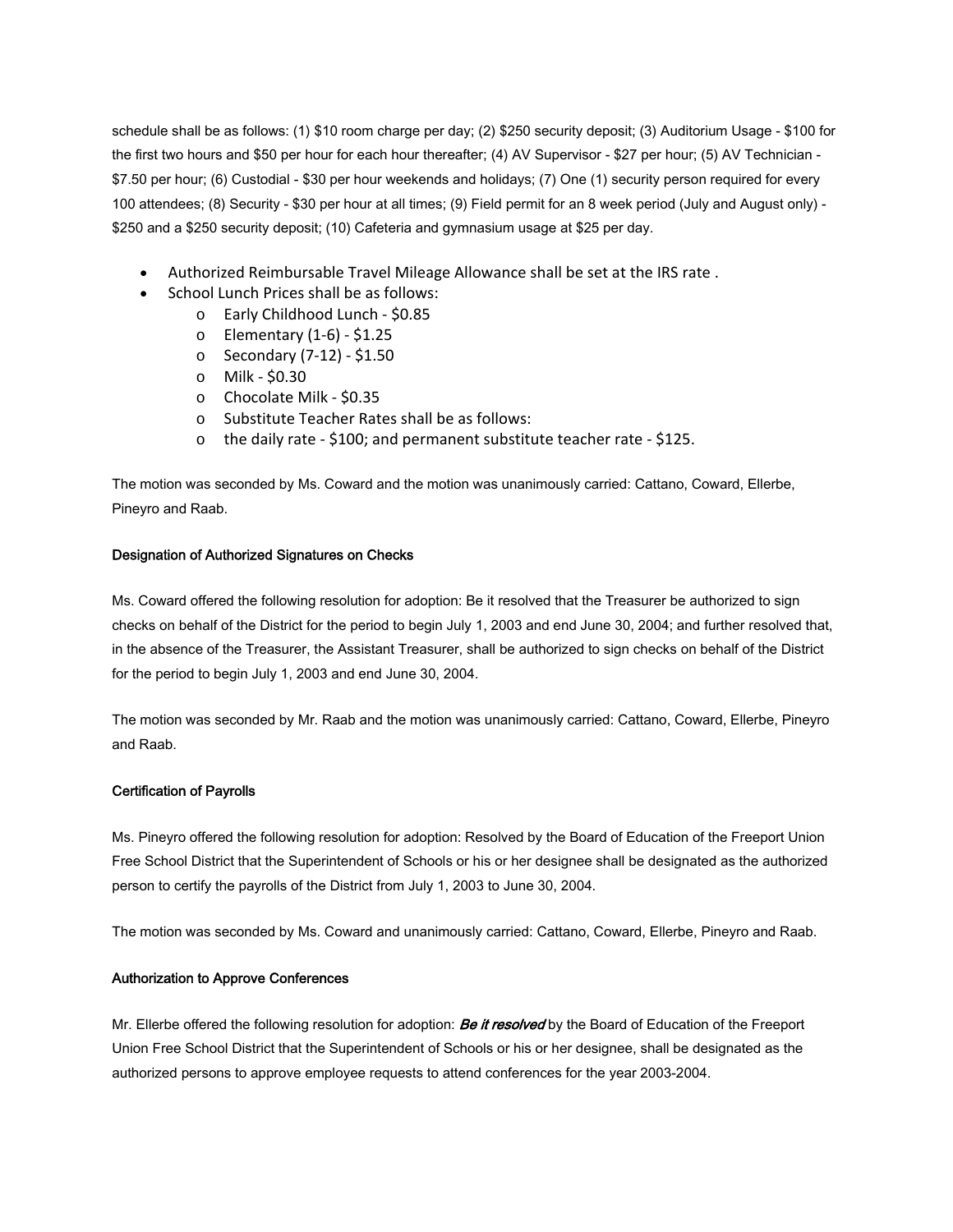The motion was seconded by Ms. Coward and unanimously carried: Cattano, Coward, Ellerbe, Pineyro and Raab.

#### Bonding of Employees

Mr. Raab offered the following resolution for adoption: **Be it resolved** by the Board of Education of the Freeport Union Free School District in accordance with the Laws of the State of New York, that the following employees and officers of the Board shall be bonded for the amounts specified for the year 2003-2004; that the Treasurer shall be bonded in the amount of \$400,000; and that the Assistant Treasurer shall be bonded in the amount of \$400,000; and that the Assistant Superintendent for Business shall be bonded in the amount of \$400,000; and that the Manager for Computer Operations shall be bonded in the amount of \$100,000; and that the Personal Computer Support Technician shall be bonded in the amount of \$100,000; and that the District Clerk shall be bonded in the amount of \$100,000; and that the Central Treasurer Extra Classroom Activity in the amount of \$100,000; and that the Internal Claims Auditor shall be bonded in the amount of \$100,000.

The motion was seconded by Ms. Coward and unanimously carried: Cattano, Coward, Ellerbe, Pineyro and Raab.

#### Acceptance of State and Federal Funds

Ms. Coward offered the following resolutions for adoption: **Be it resolved** by the Board of Education of the Freeport Union Free School District that the Board accepts, as a necessary preliminary, any and all State and Federal funds that are to be used for the improvement of the Educational System of the Freeport Public Schools.

And be it also resolved that the Board of Education of the Freeport Union Free School District hereby authorizes the Superintendent of Schools to apply for and accept all grants from governmental and private organizations.

The motions were seconded by Ms. Pineyro and unanimously carried: Cattano, Coward, Ellerbe, Pineyro and Raab.

#### Indemnification of School Board Members and Employees

Mr. Ellerbe offered the following resolution for adoption: **Be it resolved** by the Board of Education of the Freeport Union Free School District that all Trustees, Officers, Employees, and Agents of the Board shall be afforded the defense and indemnification protections in accordance with Public Officers Law §18, and or any successor statute, and the protections in accordance with Education Law §3811.

The motion was seconded by Mr. Raab and the motion carried: Cattano, Coward, Ellerbe, Pineyro and Raab.

#### Authorization of Board Memberships

Ms. Piñeyro offered the following resolution for adoption: **Be it resolved** by the Board of Education of the Freeport Union Free School District that the Board agrees to and does hereby authorize membership in the following organizations related to education for the year 2002-2003: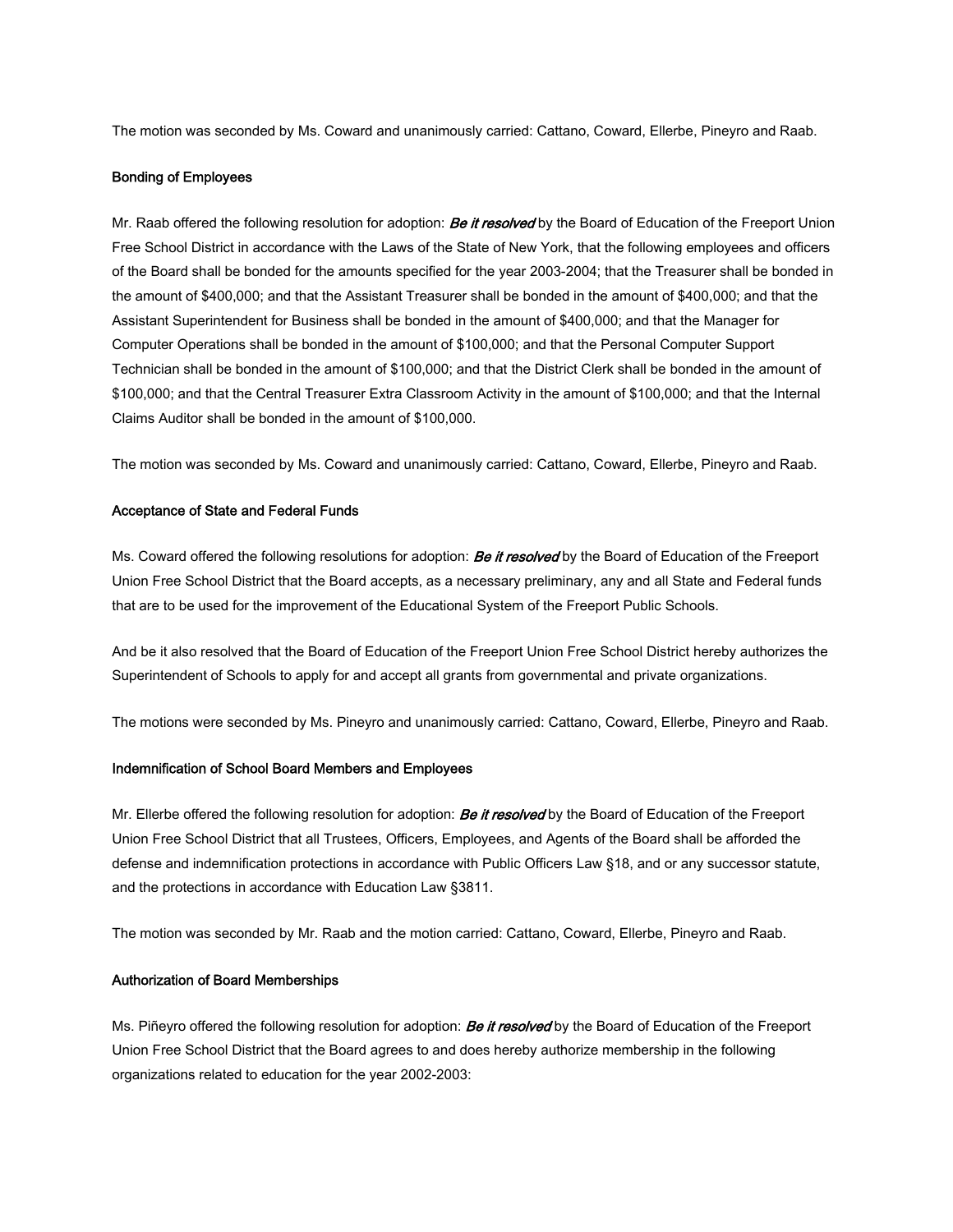New York State School Boards Association

Nassau - Suffolk School Boards Association

National School Boards Association

R. E. F. I. T.

National Alliance of Black School Educators

National Caucus of Hispanic School Board Members

And

New York State Magnet Schools

The motion was seconded by Mr. Raab and the motion carried: Cattano, Coward, Ellerbe, Pineyro and Raab.

#### Authorization to Enter into Agreements

Ms. Coward offered the following resolution for adoption: **Be it resolved** that the Superintendent of Schools is hereby authorized and directed to enter into resolution agreements resolving impartial hearings on behalf of the Board of Education when in his or her judgment the proposed resolution is in the best interest of the District.

The motion was seconded by Mr. Raab and unanimously carried: Cattano, Coward, Ellerbe, Pineyro and Raab.

#### Appointment of the Board of Registration

Mr. Ellerbe offered the following resolution for adoption: **Be it resolved** by the Board of Education of the Freeport Union Free School District that the Board of Registration shall be appointed in accordance with Education Law, and shall serve until thirty days following the next Election; the Board hereby appoints: Denise A. Elmore; Jo Ann Cook; Frank Tucker; Susan Stamidis; and Janice Falco.

The motion was seconded by Ms. Coward and unanimously carried: Cattano, Coward, Ellerbe, Pineyro and Raab.

#### Questions From the Public

The public was then given the opportunity to address the Board of Education. Each speaker was allowed to address the Board for six minutes on the other items for action. The Board and administration addressed the comments from the public.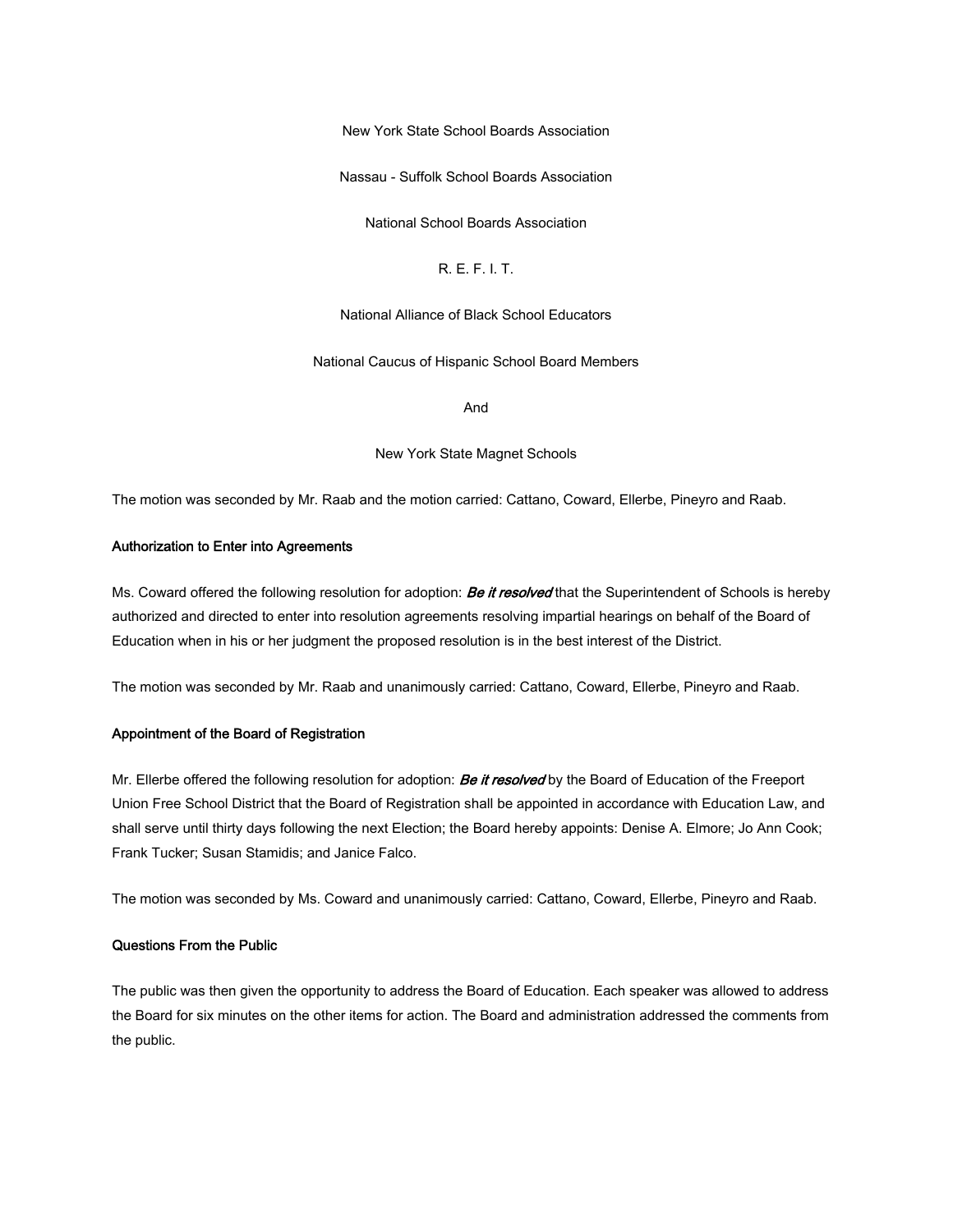# OTHER ACTION

### Approval of CSE and PSE Meetings

Mr. Raab offered the following resolution for adoption:

RESOLVED that the Board of Education hereby accepts the minutes of the meetings of the committees on Special Education and Preschool Special Education for the following dates:

May 28, 2003; May 29, 2003; June 4, 2003; June 5, 2003; June 6, 2003; June 18, 2003; June 23, 2003.

The motion was seconded by Ms. Coward and unanimously carried: Cattano, Pineyro and Raab.

#### Ratification of an Agreement to Extend a Contract

Mr. Raab offered the following resolution for adoption: **Be it resolved** that the Board of Education of the Freeport Union Free School District hereby ratifies an agreement to extend a contract between the Freeport School Administrators Association and the Freeport Union Free School District effective July 1, 2003 through June 30, 2004 (as attached). The Board hereby authorizes the Superintendent of Schools to sign said agreement.

The motion was seconded by Ms. Coward and the motion carried: Cattano, Coward, Ellerbe, Pineyro and Raab.

The Superintendent made a request that the Board meet during the week of July 14, 2003, so that they could discuss the Attendance Policy. A tentative meeting was set for Wednesday, July 16, 2003 at 7:30 p.m.

#### Adjournment

At 9:06 p.m., on a motion by Mr. Raab and seconded by Ms. Pineyro and with no other business for the evening, the meeting was adjourned. The vote was unanimous: Cattano, Coward, Ellerbe, Pineyro and Raab.

### Next Meeting

The next regularly scheduled meeting of the Board of Education will be held on August 13, 2003. The purpose of the meeting is a planning and tax rate meeting. The meeting is scheduled for 7:30 p.m. in the Board Room of the Administration Building.

Respectfully submitted,

Mary Bediako, Ed.D. Robert Wayne Harris